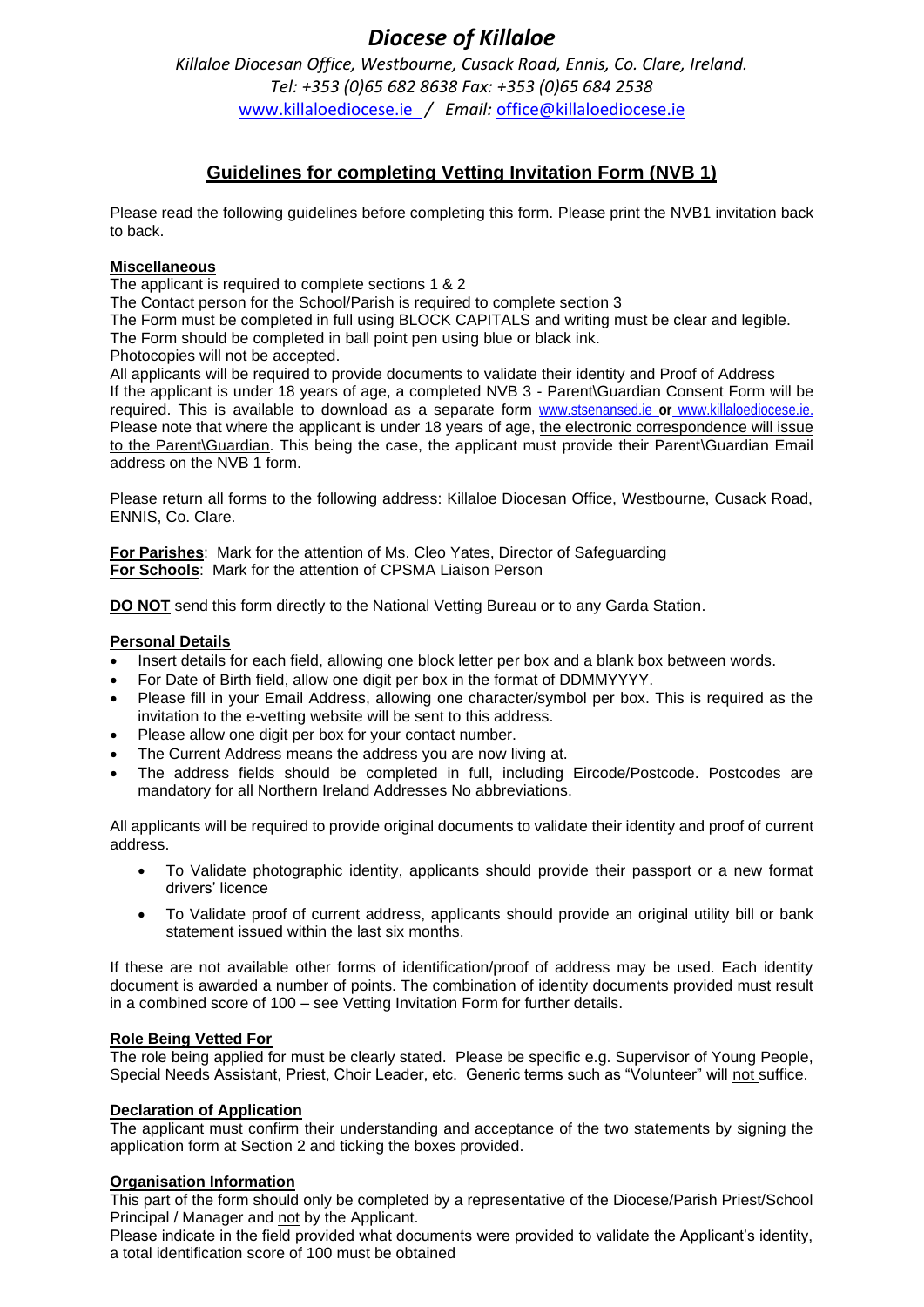Diocese of Killaloe Westbourne Cusack Road Ennis Co. Clare



**Your Ref:**

**Form NVB 1** 

# **Vetting Invitation**

## **Section 1 – Personal Information**

**Under Sec 26(b) of the National Vetting Bureau (Children and Vulnerable Persons) Acts 2012 to 2016, it is an offence to make a false statement for the purpose of obtaining a vetting disclosure.**

| Forename(s):                  |                         |             |  |             |             |  |               |               |               |                         |  |  |  |  |  |  |  |  |  |
|-------------------------------|-------------------------|-------------|--|-------------|-------------|--|---------------|---------------|---------------|-------------------------|--|--|--|--|--|--|--|--|--|
| <b>Middle Name:</b>           |                         |             |  |             |             |  |               |               |               |                         |  |  |  |  |  |  |  |  |  |
| Surname:                      |                         |             |  |             |             |  |               |               |               |                         |  |  |  |  |  |  |  |  |  |
| Date Of Birth:                | $\mathbb D$             | $\mathbb D$ |  | $\mathbb M$ | $\mathbb M$ |  | $\mathbb {Y}$ | $\mathbb {Y}$ | $\mathbb {Y}$ | $\overline{\mathbb{Y}}$ |  |  |  |  |  |  |  |  |  |
| <b>Email Address:</b>         |                         |             |  |             |             |  |               |               |               |                         |  |  |  |  |  |  |  |  |  |
| <b>Contact Number:</b>        |                         |             |  |             |             |  |               |               |               |                         |  |  |  |  |  |  |  |  |  |
| <b>Role Being Vetted For:</b> |                         |             |  |             |             |  |               |               |               |                         |  |  |  |  |  |  |  |  |  |
|                               |                         |             |  |             |             |  |               |               |               |                         |  |  |  |  |  |  |  |  |  |
|                               | <b>Current Address:</b> |             |  |             |             |  |               |               |               |                         |  |  |  |  |  |  |  |  |  |
| Line 1:                       |                         |             |  |             |             |  |               |               |               |                         |  |  |  |  |  |  |  |  |  |
| Line 2:                       |                         |             |  |             |             |  |               |               |               |                         |  |  |  |  |  |  |  |  |  |
| Line 3:                       |                         |             |  |             |             |  |               |               |               |                         |  |  |  |  |  |  |  |  |  |
| Line 4:                       |                         |             |  |             |             |  |               |               |               |                         |  |  |  |  |  |  |  |  |  |
| Line 5:                       |                         |             |  |             |             |  |               |               |               |                         |  |  |  |  |  |  |  |  |  |
| Eircode/Postcode:             |                         |             |  |             |             |  |               |               |               |                         |  |  |  |  |  |  |  |  |  |

## **Section 2 – Additional Information (Please tick box in respect of each statement)**

## **Name of Organisation: KILLALOE DIOCESE**

I have been informed of the process involved in the making of this application. I consent to the making of this application and to the disclosure of information by the National Vetting Bureau to the Vetting Liaison Person and to the sharing of the disclosure information with the Parish/Diocese or School Designated Person pursuant to Section 13(4)(e) National Vetting Bureau (Children and Vulnerable Persons) Acts 2012 to 2016**. Please tick Box**

I have provided documentation to validate my identity and proof of current address as outlined in Section 3

 **Please tick Box**

**Applicant's Signature:** Date: D **D D D D** 

| Signature:          |                                                                                                                             | <b>Date:</b> $D$ $D$ $M$ $M$ $Y$ $Y$ $Y$ |  |  |  |  |  |  |
|---------------------|-----------------------------------------------------------------------------------------------------------------------------|------------------------------------------|--|--|--|--|--|--|
| vour Email address. | Note: Please return this form to the above- named organisation. An invitation to the e-vetting website will then be sent to |                                          |  |  |  |  |  |  |